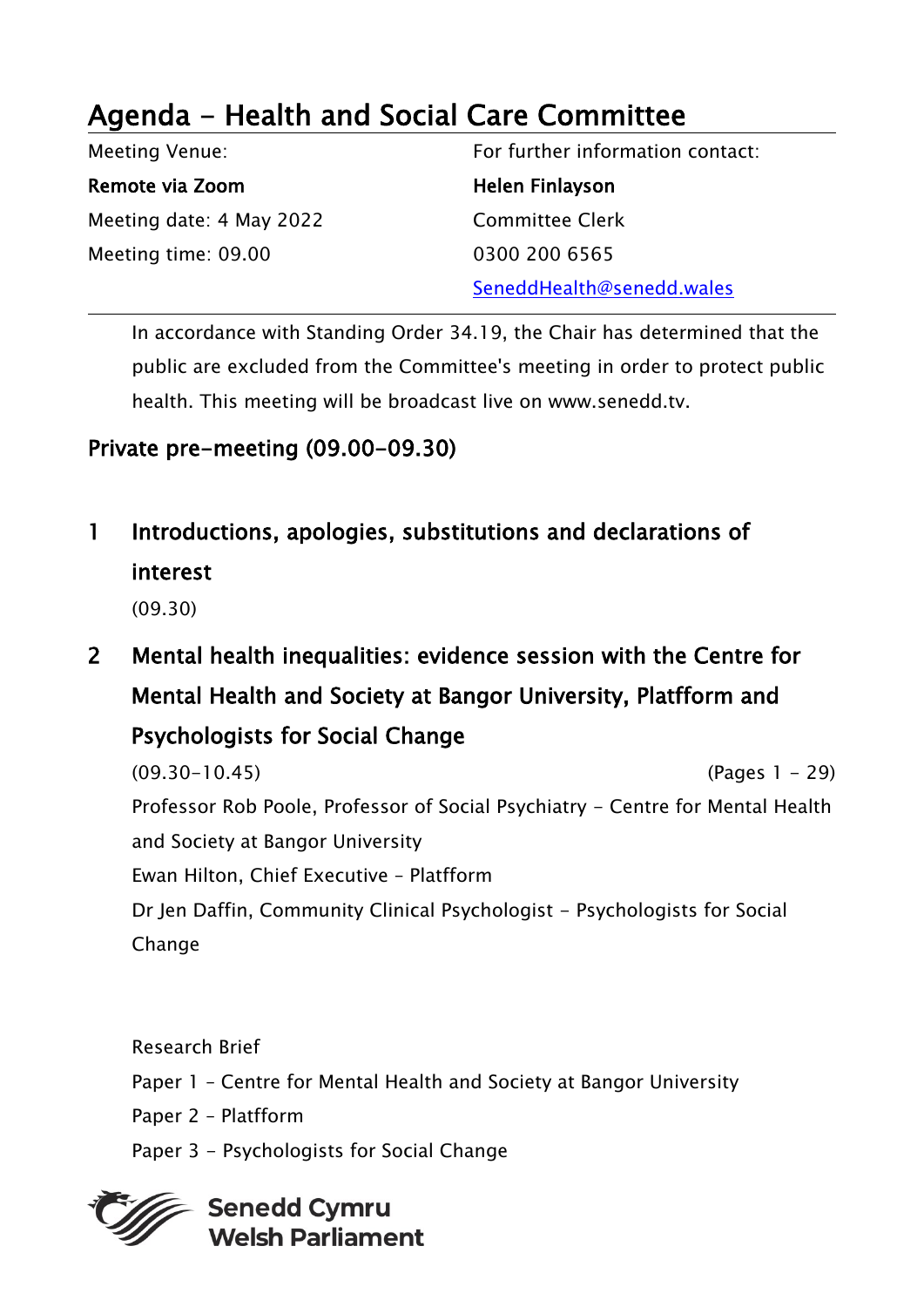## 3 Paper(s) to note

(10.45)

3.1 Letter from the Chair to the Minister for Health and Social Services with follow up questions on winter planning following the meeting on Thursday 10 February

(Pages 30 - 32)

3.2 Response from the Minister for Health and Social Services to the Chair regarding follow up questions on winter planning following the meeting on Thursday 10 February

(Pages 33 - 35)

3.3 Letter from Hywel Dda University Health Board to the Chair regarding funding for the continuation of service delivered by Care and Repair Cymru

(Page 36)

3.4 Letter from the Chair to the Minister for Health and Social Services regarding funding from health boards for the continuation of service delivered by Care and Repair Cymru

(Pages 37 - 38)

3.5 Response from the Minister for Health and Social Services to the Chair regarding funding from health boards for the continuation of service delivered by Care and Repair Cymru

(Pages 39 - 40)

3.6 Letter from the Chair to Chair, Equality and Social Justice Committee regarding the role of health boards in safeguarding women and children who may be experiencing or at risk of domestic abuse

(Page 41)

3.7 Response from Chair, Equality and Social Justice Committee to the Chair regarding the role of health boards in safeguarding women and children who may be experiencing or at risk of domestic abuse

(Page 42)